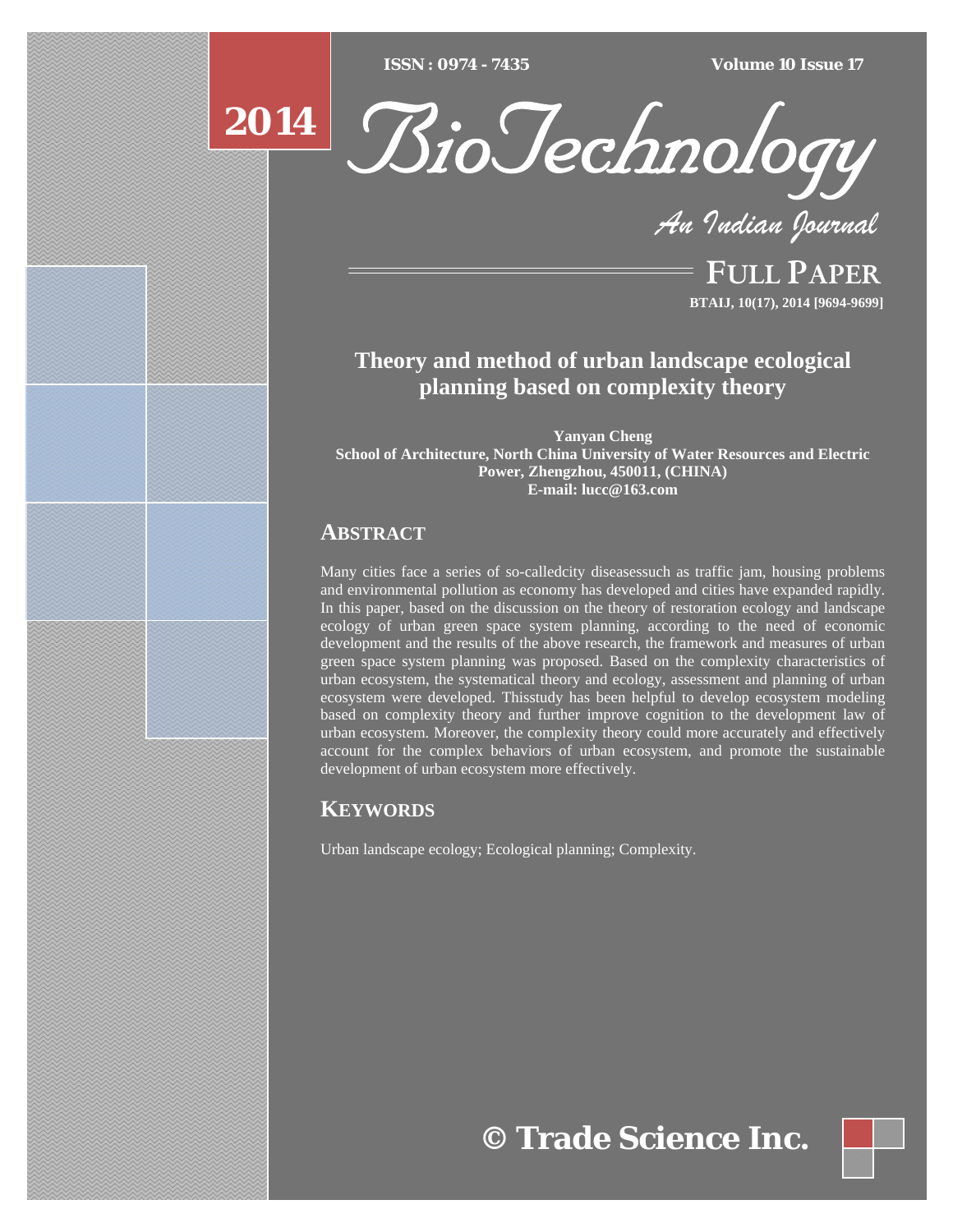# **INTRODUCTION**

 Urban landscape can generally be divided into the natural landscape, artificial landscape and cultural landscape three categories, has been observed in nature is based on the natural landscape of mountains and lakes. Planetarium and other plants, animals and elements that constitute the urban landscape refer to the city and its surrounding people observed by natural artificial and human composite made of three elements of the environmental landscape, each city its natural and geographical differences due to different environmental conditions politics economyhistory cultural background and customs of the people and show their style features, but its landscape composition showed a variety of static essence of physical space and activities were performed in which people and objects**[1]**.

 The purpose is to understand the urban landscape classification of the different characteristics of the urban landscape, and thus to grasp the characteristics of the formation of relevant factors, in order to create a variety of urban space environment. Different ways of thinking corresponds to a different classification method. According to people's imagery of the city, attributed to the five elements of the city's image, namely: roads paths; along edges; area districts; nodes; landmarks. Both natural and urban landscapes have artificial landscapes, both static and dynamic hardware facilities have software activities, the performance of the various elements of the urban landscape interwoven with and play. Urban Landscape art is a temporal art, it is as the observer moves in space and showing a picture depicting continuous. Overall urban landscape superimposed made by each local landscape. The city is the historical heritage, each city has its own production, the development process, it has experienced generations of construction and reconstruction, the generation of different style. Urban landscape is just a process, there is no final result. With the development of the city's urban landscape constantly changing.

 Urban landscape is a unified economic entity, social entities and natural entities, which both the two ecosystems properties of natural ecosystems and human ecosystems. A work of urban landscape ecological planning is to the urban landscape as an object, according to the characteristics of the urban landscape structure, function and dynamics aspects of the urban landscape construction, protection, measures to adjust and improve its spatial layout and configuration planning and design. That is based on ecological principles and methods, rational planning of landscape spatial and functional structure, the corridor (Corridor), a reasonable amount and spatial distribution of plaque (Patch) and matrix (Matrix) and other landscape elements, so that the flow of information, material flow and smooth flow of energy and coordination to make the urban landscape in line with the principles of ecology, has a certain aesthetic value, which is suitable for human habitation**[2]**. Figure 1 shows the urban landscape.



## **Figure 1 : Urban landscape**

# **ECOLOGICAL CHARACTERISTICS OF URBAN LANDSCAPE**

 The city is the core of the human landscape ecosystem,, natural landscape and the evolution of man-made landscapes are to be subject to human needs and the development process in the city. From the composition of the interaction between the elements of the urban landscape, the city can be divided into the composition of the main architectural landscape, including residential, shopping malls, hotels, office buildings and other residential, office, study, building work; landscape input facilities such as electricity, water, gas facilities, landscape, landscape output facilities such as various types of sewage systems; input and output facilities, transportation facilities and other landscape means; ecological landscapes such as parks, green spaces, rivers, lakes, etc.**[3]**. Figure 2 shows the element analysis of the urban landscape.



**Figure 2 : Element analysis of the urban landscape**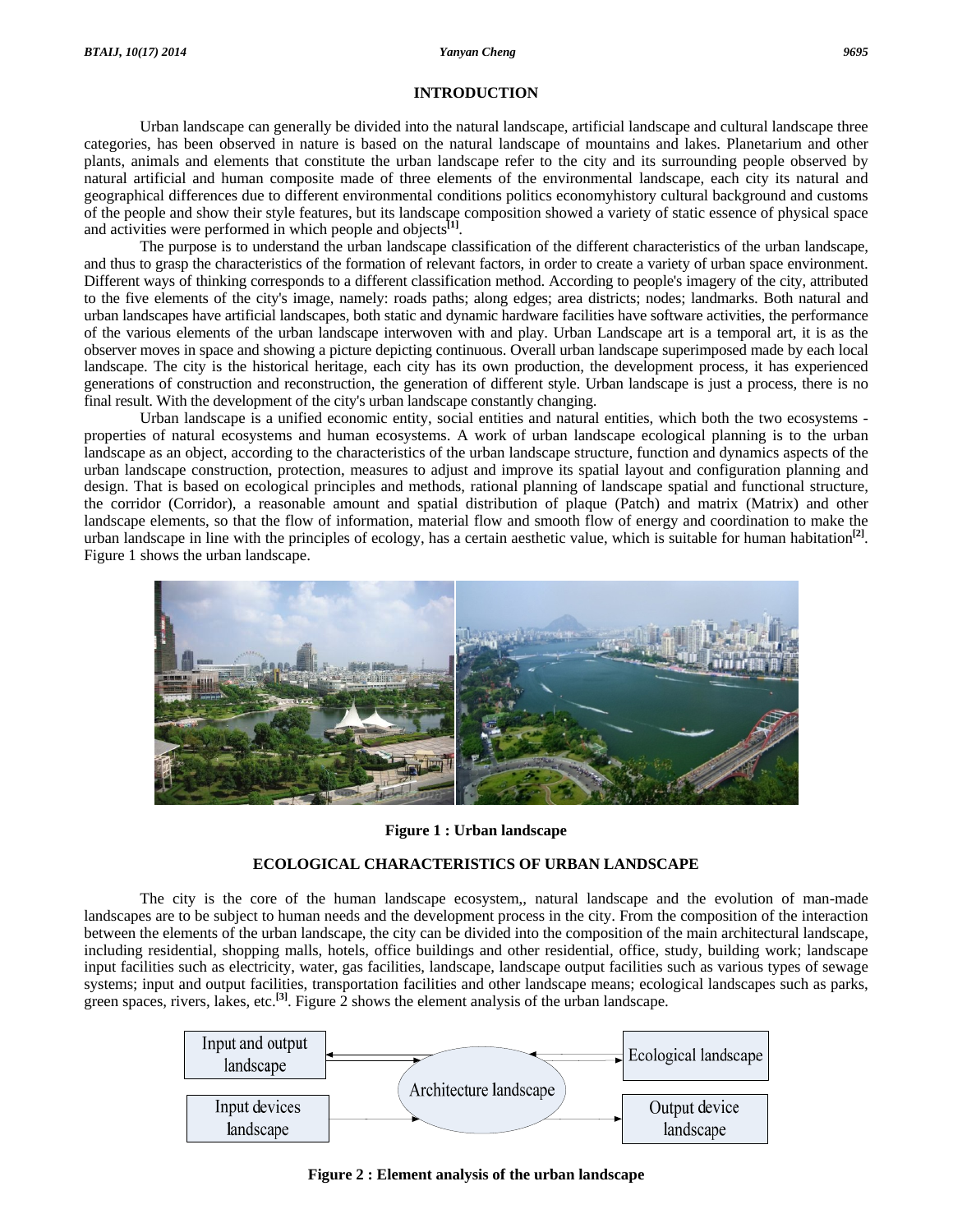The urban landscape refers to within the city limits, the overall visual variety of visual things and visual events constituted. Meanwhile, the urban landscape of the city to give people a comprehensive impression and perception, that the object of the things the city is reflected in people's minds, therefore, has a dual character of the urban landscape. Urban landscape is a product of the interaction between the natural landscape and cultural landscape, and is based on the natural elements of human factors superimposed on economic activity and social activities, is a country, a nation or a region of natural, economic and socio-cultural comprehensive reflection, is the product of generations of city residents and business creation.

 This is different from other urban landscape of the most important features of the landscape. Due to the strong influence of human activities, natural conditions in cities, from hydrometeorology structure to the surface, flora and fauna, have undergone great changes. Urban landscape look different regions, to a certain extent, reflect the local socio-economic development and historical and cultural features. With the changes in social and economic development, as well as political, cultural and other factors, the urban landscape changes fast. China's reform and opening-up policy affected not only the emergence of a large number of new city, and the old city has undergone tremendous changes. Like Beijing, Shanghai, Guangzhou and other cities, urban renewal and expansion of the Metro while simultaneously, the pace of development for nearly 10 years, almost equivalent to the total development of the past few decades. Extensive transportation network was introduced into many patches of varying sizes within the city and the urban landscape. The fragmentation of the urban and urban residents are working and living to adapt. Many small patches according to their different nature, functions, combination of different sizes "functional group" can also put these "functional groups" as plaques**[4]**. Figure 3 shows the ecological characteristics of urban landscape.



**Figure 3 : Ecological characteristics of urban landscape** 

 Single core city, from the city center to the edge of area, intensity of human activity decreases, the way it has changed, showing population density, function, gradient of the graded. Downtown has a big shopping mall in general, as well as cultural, educational, judicial, administrative departments, outside the transition area for light industry, universities, railway stations, etc., again periphery, the layout of the heavy industrial area, the larger parks, residential areas, etc. Multicore cities, too, but the gradient of the performance is more complex. Landscape ecological planning of a city is to create a good production and living environment, and create a beautiful urban landscape, therefore, the urban landscape ecological planning to consider the overall layout of the urban landscape and architectural landscape. The overall layout of the urban landscape and architectural landscape of the city is based on the nature, size and status quo conditions, the overall concept art layout of urban construction, urban construction to determine the skeleton of art, reflecting the urban aesthetic requirements. Is an important area of urban landscape sensitive areas, should grasp the overall harmonious architectural space groups the United States, organizations of the urban environment, so that a heterogeneous landscape into a unified pattern in landscape planning.

## **ECOLOGICAL ASSESSMENT OF COMPLEXITY THEORY**

 Core complex adaptive systems theory is adaptable to create complexity, describes the process of evolution in the development of complex systems in the body can change their behavior through learning, so as to achieve mutual coordination and the environment, mutual adaptation. The new organization will make the interaction patterns of behavior between the main complicated adaptive systems emerge out there at each level new model appears. Complex adaptive system is generated by low levels of high-level interaction phenomena, high-level phenomena on the phenomenon of low-level components. Complex adaptive systems theory to analyze and describe the hierarchical structure and function of complex systems, and complex adaptive systems theory in terms of algorithms and models have achieved great success, such as complex adaptive systems theory on the formation of a standard computer algorithms such as genetic algorithms, it has a universal and maneuverability in the field of environment has been developed in science**[5]**.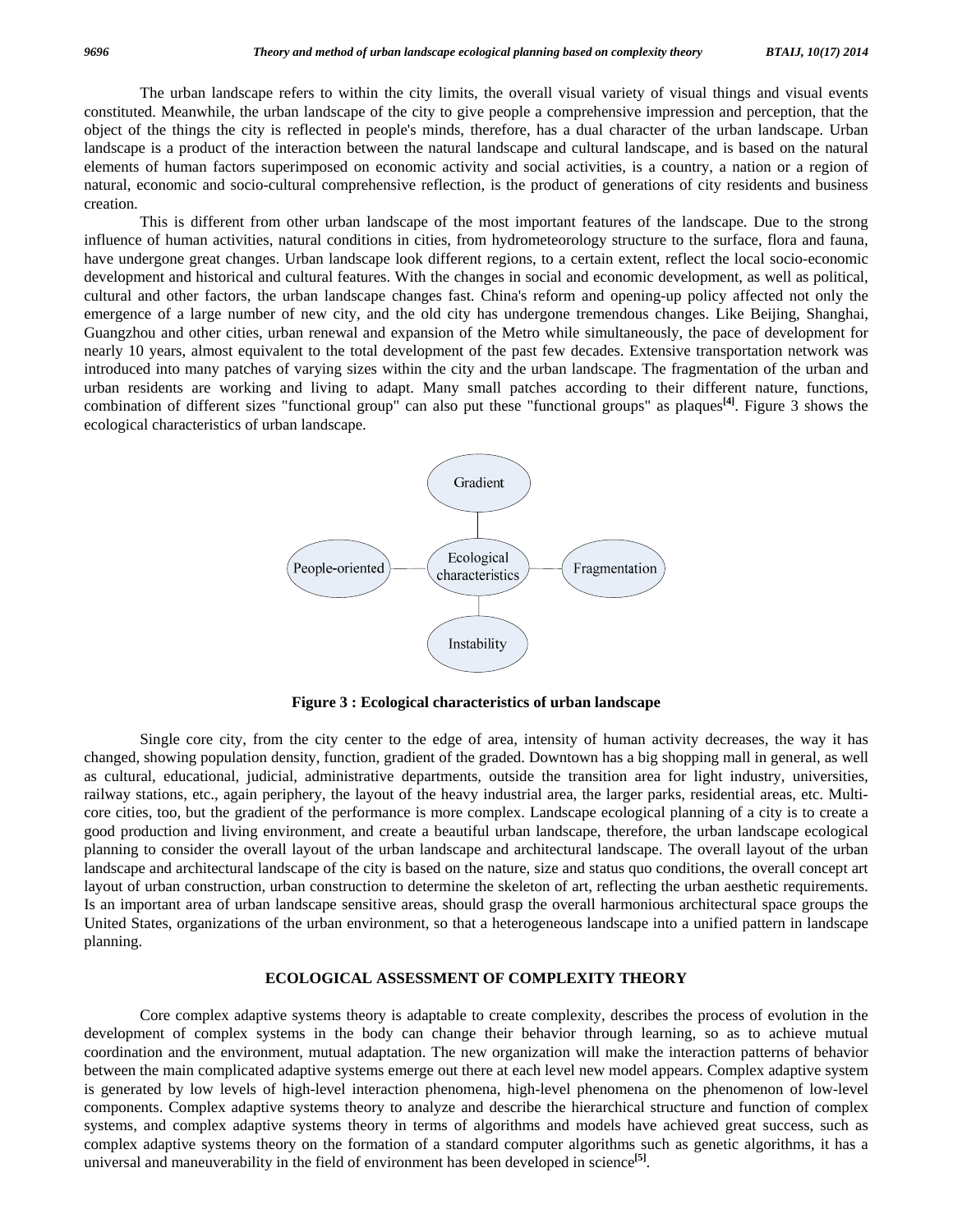City model approach is the ideological foundation systems engineering on the use of mathematical methods to simulate urban abstract and based on this analysis and research on the city, in order to obtain the results of urban planning optimization. Modern urban ecologists tend to improve urban spatial structure, urban development mechanism established to coordinate the various aspects of the relationship between social class and other cities. To simulate the evolution of urban ecology through the city model, can achieve the comprehensive evaluation of the current situation and problems faced by urban systems, as well as simulation, forecasting the future development of the purpose of the urban system. From the practical point of view, the city is divided into three categories model: 1) part of the model and the overall model. Part of the model only for a subsystem of the entire city system, and the overall model is to consider a set of subsystems; 2) optimization model and non-optimized models. Both are aimed at the real situation in the real world, the optimization model is used to derive the optimal layout scheme in various situations; 3) linear models and nonlinear models. Meaning city model is not descriptive, more important is the predictability that it describes not only the urban system, and can predict the specific plan for the future situation of the city area. Another feature of the city model it is static or relatively static model equations. Due to the complexity of urban systems has been in a dynamic, non-equilibrium state of being, there is no adequate theory to explain the phenomenon of a large number of complex and dynamic mechanism, making it impossible to Generate a dynamic model of the city in the true sense..

 Urban ecosystem models and methods have gradually become systematic, practical, adaptable, and low cost trends. Given the complexity of quantitative research in the application of urban ecosystem computational complexity, the new algorithm is to study the success of the support base. Believed to make the research results to enhance operability, such as genetic algorithms, neural networks and other methods in the study of urban complex application and development will also become an important area, in addition, also the inevitable trend of computing technology and IT integration. For the urban ecological planning is concerned, we must first study of urban ecosystems, between which is a social, economic, environmental and other factors by through interactions, interdependence and mutual restraint complex giant system closely constituted. To study the ecological environment of the city, researchers often need to study the population associated subsystems, economic system and social system, and the spatial extent of the study is also growing, sometimes across the city and even the country. Complexity Science impact on the urban ecosystem characteristics and analysis is a very valuable research method, its environmental phenomena in nature study reveals a new environmental research ideas and models. It also shows that we have to complexity theory and concept to describe the urban ecosystem, and the complexity of the mathematical methods to solve the problem of urban pollution control and protection of resources and environment**[6]**.

## **DESIGN AND CONSTRUCTION OF ECOLOGICAL PLANNING**

 Planning the overall emphasis is "three lines on both sides of multi-point" comprehensive layout format. "Three line" is the three most important three landscape axis; both sides of the river is reserved for reducing flood and natural mountain; multi-point is to live in the region include topics Square. Retain wetlands and entertainment landscape architecture, including multiple nodes. Plan hopes to create a cultural and natural environment for the residents of harmony and unity through this complex system of green landscape. Green-dimensional pattern layout emphasizes diverse, ranging from residential buildings, such as roof racks gate, west balcony wall climbing plants and flower beds, etc. and the external environment, river protection embankment design, as well as to ensure the diversity of species, planning also separately considered a wetland. In order to enrich the landscape of residential areas, designers arrange a variety of pieces in different locations in the river side has a gallery,trestle,stone street lights, etc., for residents along the river to create some good scenery with leisure. Combining the courtyard overhead layer, the green into the room, convenient for residents in need of outdoor activities rain, water the entire residential area, green, at the designer's sketch treatment effective combination together, so that residents have a good outdoor environment**[7]**. Figure 4 shows the design and construction of ecological planning. Ecological landscape planning includes the following: natural ecosystems and artificial ecosystem planning, ecological green corridors, vegetation configuration. Eco-design principles set its surrounding corridor is sufficient buffer to prevent alien

species from adjacent landscape aggression "mainly based on the width of the buffer status quo base in Ningbo and the distribution mechanism landscape and invasive species determined to set two main ecological corridor: river ecological Corridor, ecological core corridor: The main roads as well as by community 15M green belt on both sides of the composition "has the following functions: to ensure biological migration channels; terrestrial vegetation of sufficient width (> 80M) can ensure biodiversity : the green with tall trees and shrubs mainly waterside temperature can drop 5-10 degrees.

 After planting, with straw mulch, mulch with straw to suppress and prevent wind, dry and weed growth. After rotting straw decomposition can increase the nutrients of the soil. Death decaying plants, you want to harvest, to prevent secondary pollution and destruction of the water landscape. In addition, it can be based on urban river corridor restoration area specific natural conditions, the use of existing vegetation knowledge, by type inference climax community of the region's potential natural vegetation types, applications, "simulated natural" approach to be eco-green, to create in the species composition and community structure and regional communities near the top of the artificial forest. To meet the urban river corridor needs a variety of functions and ecology, landscape, recreation and historic preservation and so on, designed to restore ecological corridors should be carefully considered to protect native species diversity, with special focus on the following a few questions: 1) corridor should adapt the trajectory of biological evolution, vegetation constitute corridor should be native species; 2) corridors must be connected provenance habitat, there must be sufficient width, otherwise the corridor not only can't play contact the utility space, and may cause the invasion of alien species**[8]**.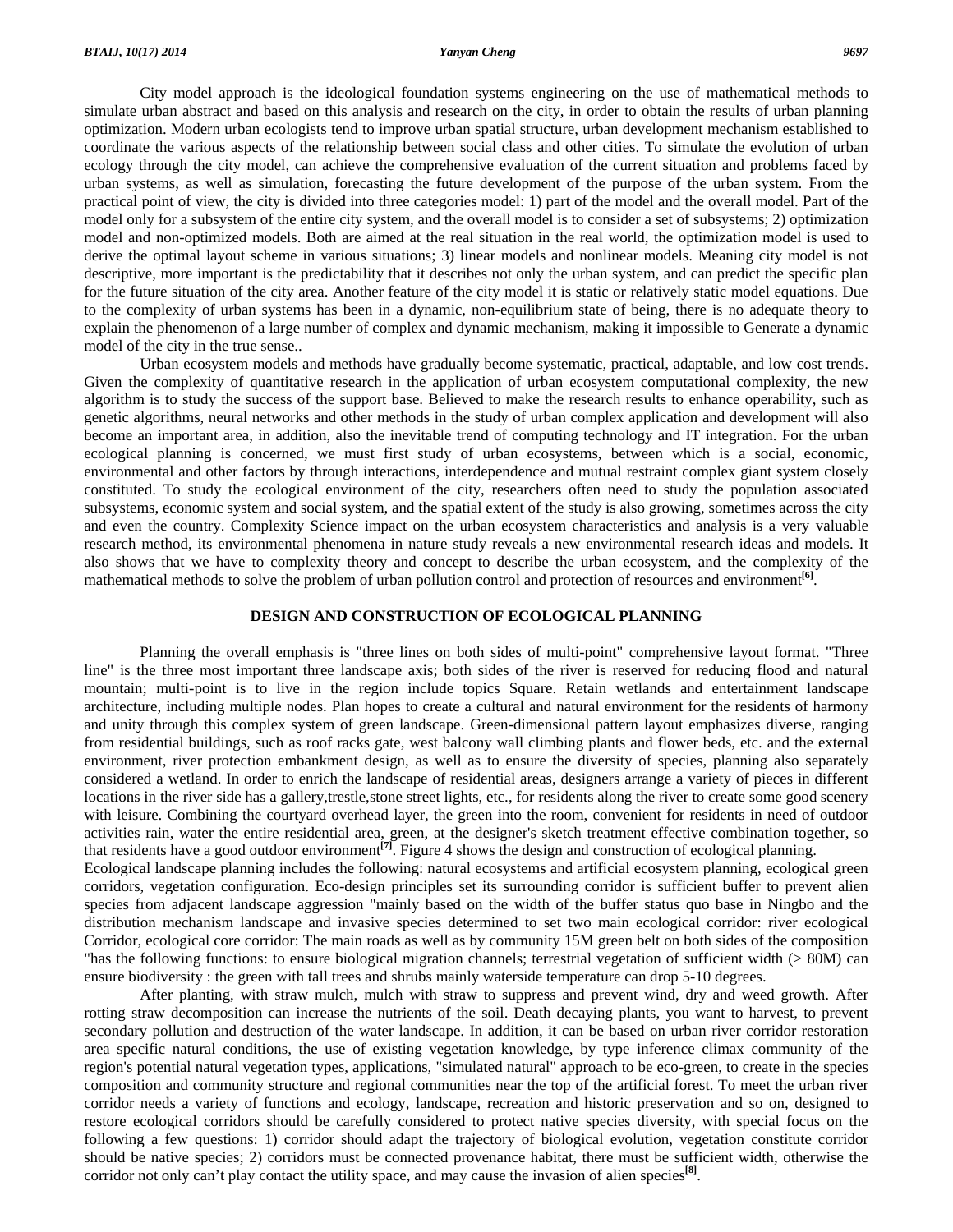

**Figure 4 : Design and construction of ecological planning** 

#### **THE KEY TECHNOLOGIES OF URBAN LANDSCAPE ECOLOGICAL PLANNING**

 Eco-technology urban landscape ecological planning, including green energy technologies and green technologies, as well as the corresponding auxiliary energy system with the former mainly includes three aspects of solar and wind energy collection, storage devices and thermal receiver, which also includes three aspects: general requirements and environmental technology requirements. Solar power is mainly solar panels installed on the roof, usually for the west and the south slope of the roof, currently integrated solar panels photovoltaic system technology has matured, applications are more widely used, but also in the cost competitive. Solar collector system devices should be coordinated with the building facade design; installation location unobstructed solar collector system, should be selected in the lee, and rain, moisture measures; inclination towards design specifications should comply with the relevant requirements ; solar collector piping system should be and residential water supply facilities, system piping, valves and other accessories should be used in long-life, anti-aging, anti-rust products: installation of solar collector system should be reliable, and easy maintenance management; when using solar photovoltaic technology, power generation systems and cell should power grid<sup>[9]</sup>.

 Vegetation configure the following principles: 1) increase the density of vegetation to increase biomass levels, focusing on vertical green, shade, landscape vegetation; 2) planting design seeks to optimize the relationship between the water requirements of plants and local climate conditions between Ningbo, and more generally use of native plants. Joe mainly local students, shrubs, such as willows, camphor, fir, acacia, gingko, etc.; 3) implies huge energy to reduce fertilizer and excessive fertilization brought cause eutrophication of water bodies, must be minimized the use of fertilizers, especially nitrogen fertilizer contains a large mixing ingredients; 4) to consider lowering the noise, noise in an appropriate form a green facility; 5) configured to control pedestrian zone vegetation wind effect. Diarrhea flood drainage can use green concrete revetment, which is available planting turf, special concrete low vegetation. Figure 5 shows thevegetation configure principles.



**Figure 5 : Vegetation configure principles**